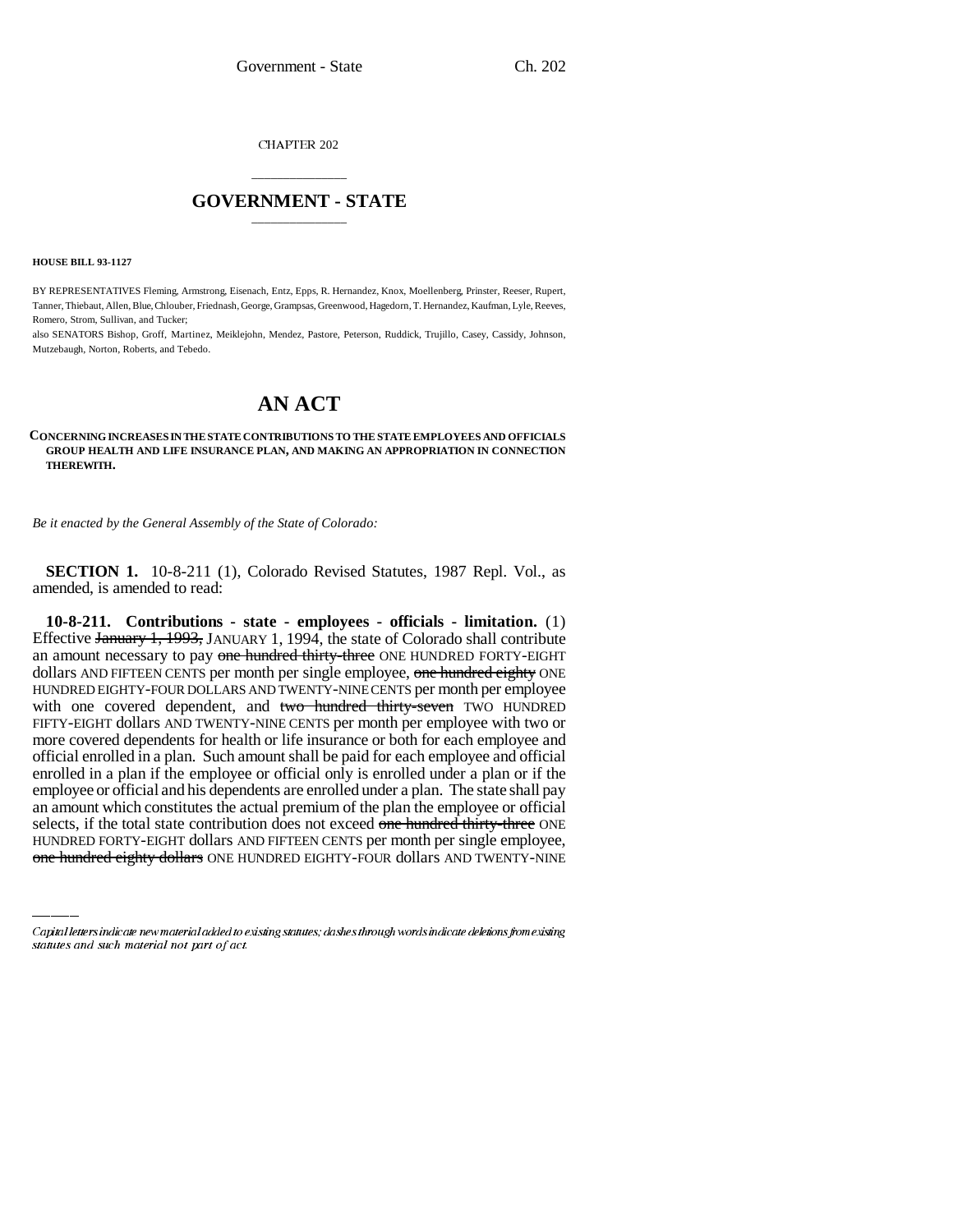## Ch. 202 Government - State

CENTS per month per employee with one covered dependent, and two hundred thirty-seven TWO HUNDRED FIFTY-EIGHT dollars AND TWENTY-NINE CENTS per month per employee with two or more covered dependents for each qualified employee or official. Some portion of the state contribution shall be used to purchase life insurance for employees and officials, as determined by the director, but in no event shall the life insurance contribution be less than eighty-eight cents. The same life insurance contribution shall be applicable to all eligible employees and officials.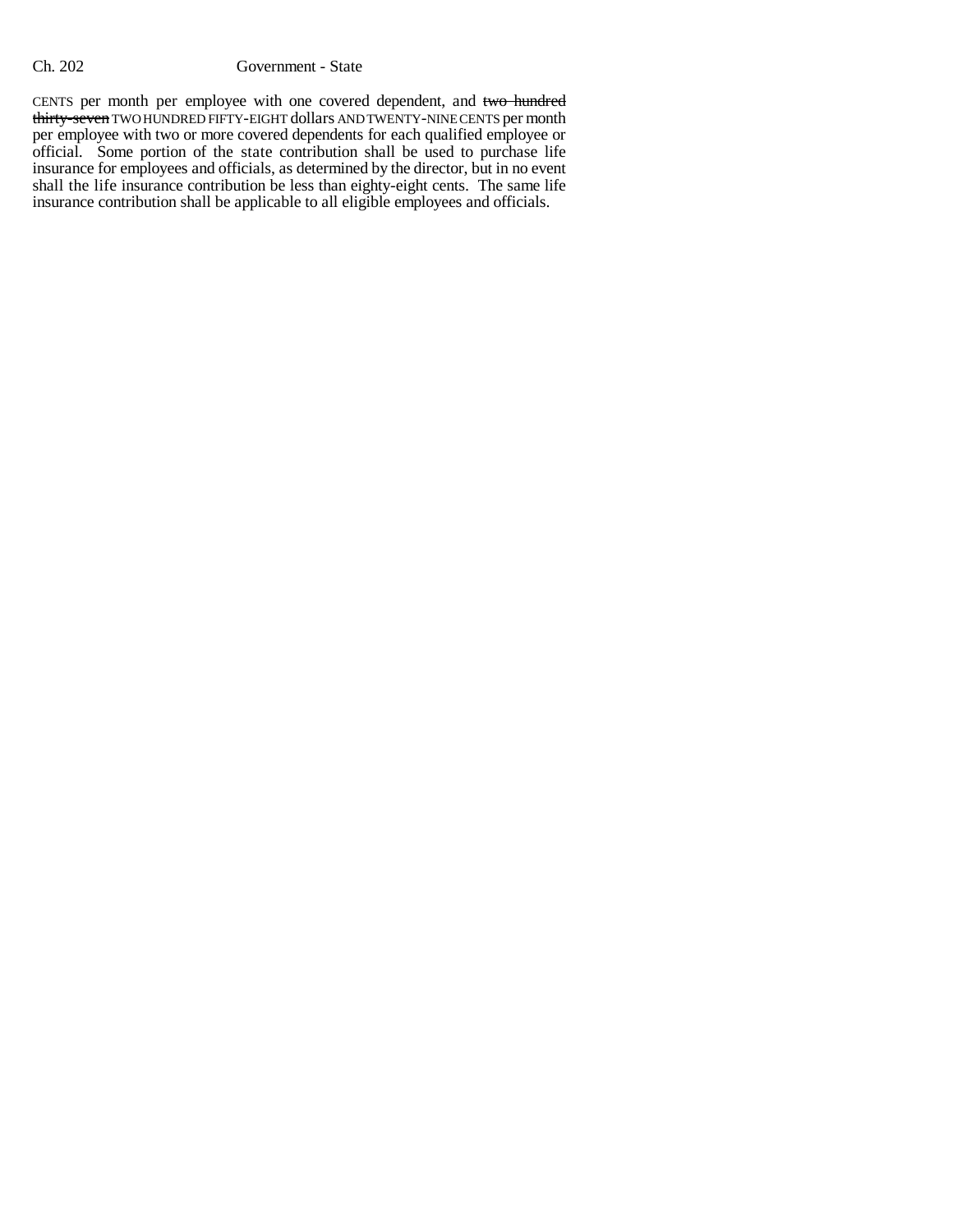**SECTION 2. Appropriation.** In addition to any other appropriation, there is hereby appropriated, to the departments listed in the table that follows, for the fiscal year beginning July 1, 1993, the sum of two million eight hundred seventy-three thousand eighty-three dollars (\$2,873,083), or so much as may be necessary, for implementation of this act. Such moneys shall become available December 1, 1993. Said appropriations shall be made and be derived from such sources as follows:

|                          | General   | Cash           | <b>Funds</b>     |                  | Federal        |                   |       |
|--------------------------|-----------|----------------|------------------|------------------|----------------|-------------------|-------|
| <b>DEPARTMENT</b>        |           | Fund           | <b>Funds</b>     | <b>Exempt</b>    | <b>HUTF</b>    | <b>Funds</b>      | Total |
|                          |           |                |                  |                  |                |                   |       |
| Administration           | 12,985    | 31,160         | $\overline{0}$   | $\mathbf{0}$     | $\mathbf{0}$   | 44,145            |       |
| Agriculture              | 10,151    | 10,487         | $\overline{0}$   | $\mathbf{0}$     | 319            | 20,957            |       |
| Corrections              | 290,253   | 9,917          | $\mathbf{0}$     | $\mathbf{0}$     | $\mathbf{0}$   | 300,170           |       |
| Education                | 6.704     | 2,827          | $\mathbf{0}$     | $\mathbf{0}$     | 9,986          | 19,517            |       |
| Governor's OffR@72,061   |           | $\overline{0}$ | $\overline{0}$   | 211              | 8,539          |                   |       |
| Health                   | 11,586    | 38,989         | $\overline{0}$   | $\mathbf{0}$     | 44,423         | 94,998            |       |
| Higher Education 5,763   |           | $\Omega$       | $\overline{0}$   | 3,356            | 35,745         |                   |       |
| Governing Board30,000    |           | $\Omega$       | $\theta$         | $\mathbf{0}$     | $\mathbf{0}$   | 630,000           |       |
| Institutions             | 210,322   | 48,089         | 57,184           | $\boldsymbol{0}$ | $\Omega$       | 315,595           |       |
| Judicial                 | 198,896   | 9,693          | $\overline{0}$   | $\mathbf{0}$     | $\overline{0}$ | 208,589           |       |
| Labor & Employment96     |           | 22,645         | $\overline{0}$   | $\mathbf{0}$     | 40,659         | 64,000            |       |
| Law                      | 8.876     | 14,898         | $\mathbf{0}$     | $\mathbf{0}$     | 398            | 24,172            |       |
| Legislature              | 22,864    | $\mathbf{0}$   | $\overline{0}$   | $\mathbf{0}$     | $\overline{0}$ | 22,864            |       |
| <b>Local Affairs</b>     | 11,135    | 3,589          | $\overline{0}$   | $\mathbf{0}$     | 5,397          | 20,121            |       |
| <b>Military Affairs</b>  | 2,882     | $\overline{0}$ | $\overline{0}$   | $\mathbf{0}$     | 271            | 3,153             |       |
| Natural Resource \$2,411 |           | 62,408         | $\overline{0}$   | $\mathbf{0}$     | 2,635          | 107,454           |       |
| Personnel                | 6,000     | 1,507          | $\overline{0}$   | $\Omega$         | $\Omega$       | 7,507             |       |
| Public Safety            | 15,385    | 4,846          | $\mathbf{0}$     | 66,591           | 1,449          | 88,271            |       |
| Regulatory Agencies 416  |           | 39,810         | $\overline{0}$   | $\theta$         | $\Omega$       | 42,226            |       |
| Revenue                  | 43.409    | 10,471         | $\overline{0}$   | 51,456           | $\overline{0}$ | 105,336           |       |
| Social Services          |           |                |                  |                  |                |                   |       |
| Department Orll&1,284    |           | 51,201         | $\mathbf{0}$     | $\mathbf{0}$     | 96,231         | 328,716           |       |
| DOI Medicaid             | 48,089    | $\mathbf{0}$   | $\overline{0}$   | $\mathbf{0}$     | 57,184         | 105,273           |       |
| <b>State</b>             | 5,801     | $\mathbf{0}$   | $\mathbf{0}$     | $\mathbf{0}$     | 5,871          |                   |       |
| Transportation 179,948   |           | $\Omega$       | $\overline{0}$   | 88,394           | 268,342        |                   |       |
| Treasury                 | 1,522     | 0              | $\boldsymbol{0}$ | $\boldsymbol{0}$ | $\mathbf{0}$   | 1,522             |       |
| Total                    | 1,780,759 | 566,180        | 57,184           | 118,047          |                | 350,913 2,873,083 |       |

**Cash**